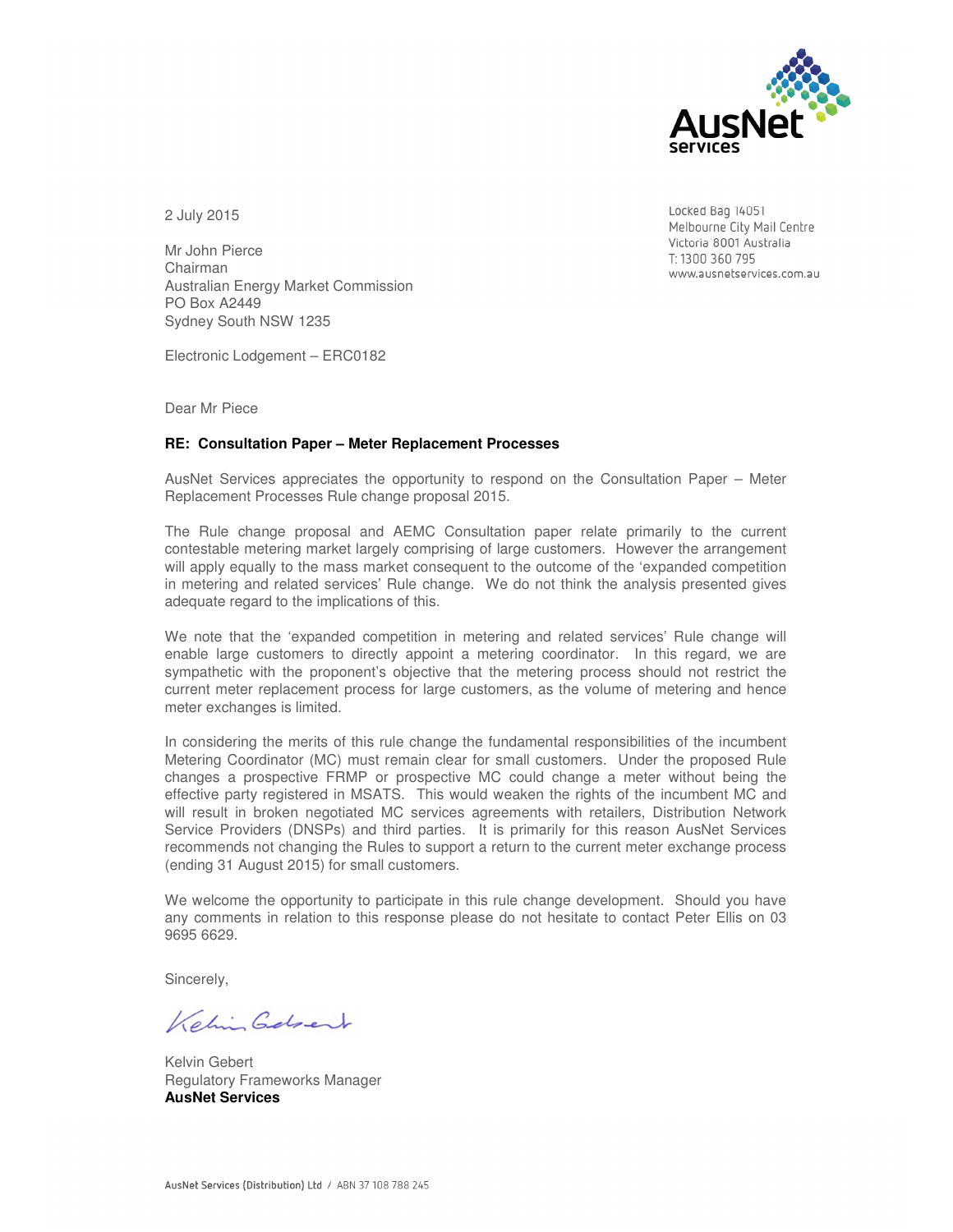

# **Meter replacement processes draft Rule change**

**Response to Consultation paper** 



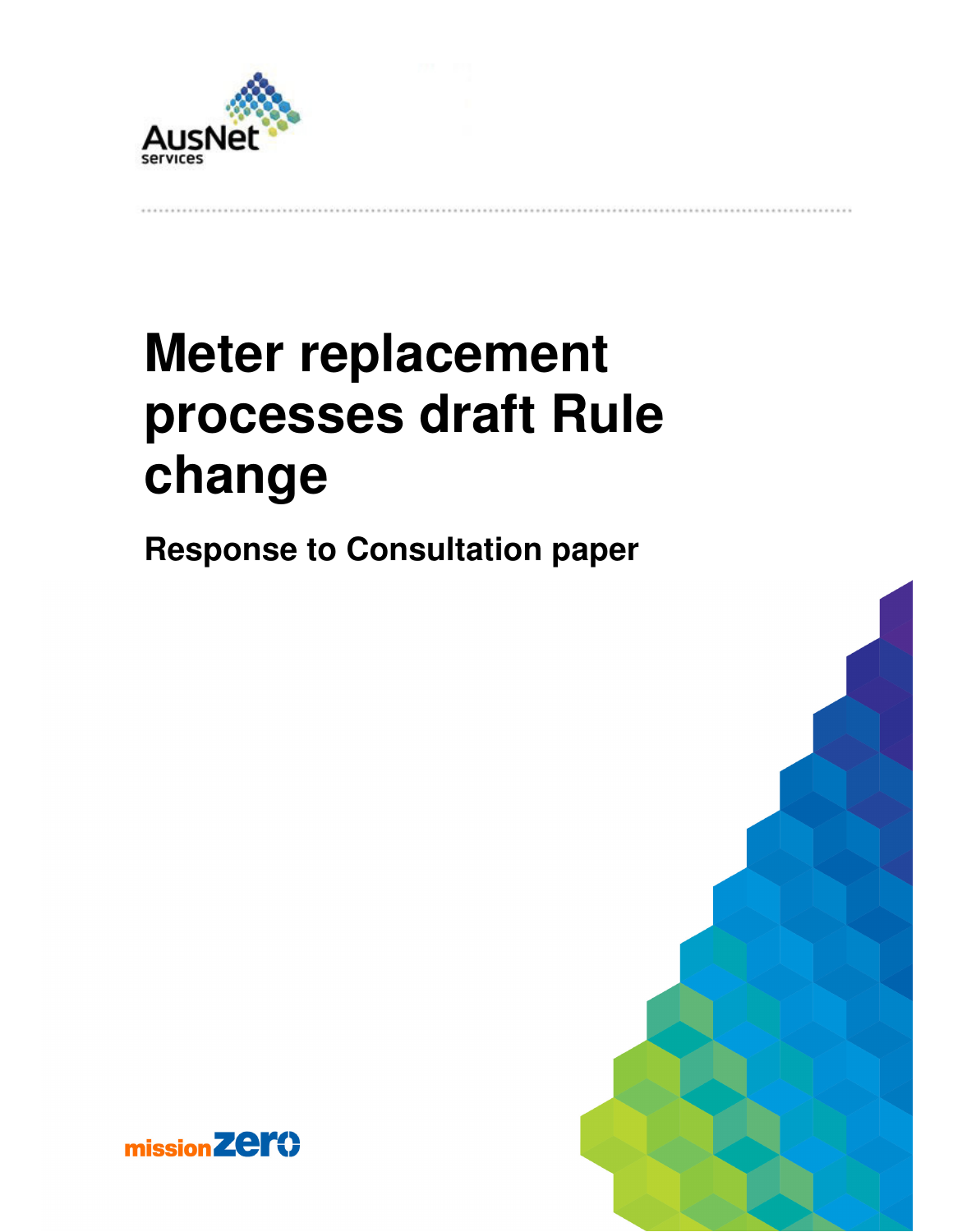## **Table of Contents**

| $\mathbf{1}$ |                                                                                           |
|--------------|-------------------------------------------------------------------------------------------|
| 1.1          | Recognition of the facets of the expanded competition in metering framework3              |
| 1.2          |                                                                                           |
| 1.3          |                                                                                           |
| $\mathbf{2}$ |                                                                                           |
| 2.1          | Expanded competition in metering will have different efficiency drivers to large customer |
| 2.2          |                                                                                           |
| 2.3          |                                                                                           |
| 3            |                                                                                           |
| 3.1          |                                                                                           |
| 4            |                                                                                           |
| 5            |                                                                                           |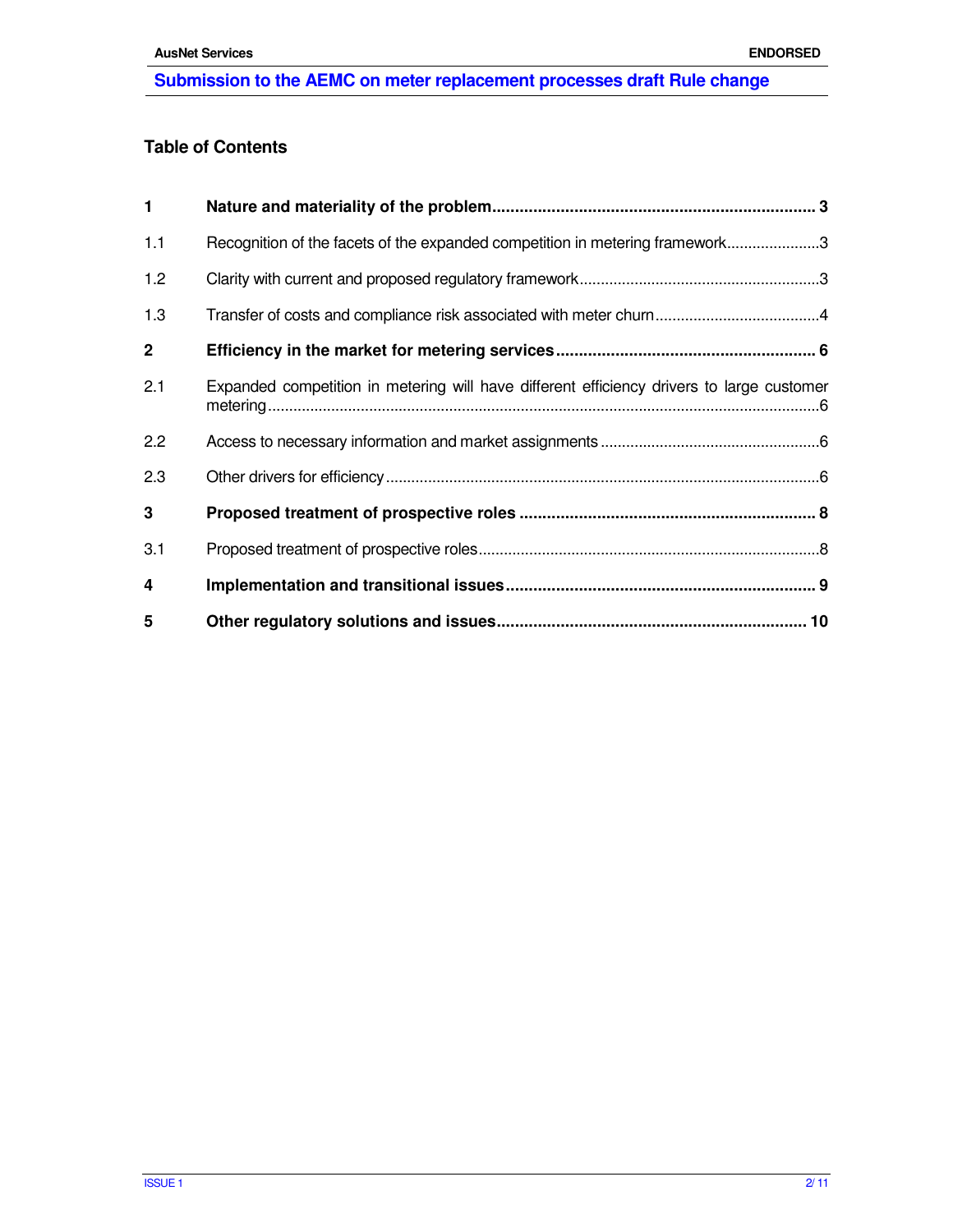## **1 Nature and materiality of the problem**

## **1.1 Recognition of the facets of the expanded competition in metering framework**

The Rule change proposal and AEMC Consultation paper relate primarily to the current contestable metering market largely comprising of large customers. However the arrangement will apply equally to the mass market consequent to the outcome of the 'expanded competition in metering and related services' Rule change. The analysis presented does not give adequate regard to the implications of this.

We notes that the 'expanded competition in metering and related services' Rule change will enable large customers to directly appoint a metering coordinator. In this regard, we are sympathetic with the proponents objective that the metering process should not restrict the current meter replacement process for large customers, as the volume of metering and hence meter exchanges is limited.

In considering the merits of this rule change the fundamental responsibilities of the incumbent Metering Coordinator (MC) must remain clear for small customers. Under the proposed Rule changes a prospective FRMP or prospective MC could change a meter without being the effective party registered in MSATS. This would weaken the rights of the incumbent MC and will result in broken negotiated MC services agreements with retailers, Distribution Network Service Providers (DNSPs) and third parties. It is primarily for this reason AusNet Services recommends not changing the Rules to support a return to the current meter exchange process (ending 31 August 2015) for small customers.

#### **1.2 Clarity with current and proposed regulatory framework**

The proponent considers that the drafting of the current NER 7.1.2 can be interpreted as contradicting NER clause 7.3.4(i). However, NER clause 7.3.4(i) makes it explicitly clear that any type 5, 6 or 7 metering installation must not be altered by the FRMP until the transfer. The nature of the MSATS transfer process seems to allow a prospective FRMP to nominate itself to become the Responsible Person (RP) for a site before participating in the market. Based on this, it is difficult to argue NER 7.1.2 contradicts 7.3.4(i).

It seems that AEMO agrees. AEMO had previously established procedures that allowed these types of metering installations to be altered before the retail change, but now AEMO acknowledges this contradicts the NER and has sought a no action letter from the AER until the Procedures are amended on 1 September 2015.

In any case the proposed NER drafting of the 'expanding competition in metering and related services' draft Rule resolves this apparent contradiction by changing the requirement from, the FRMP becoming the RP, to the requirement of ensuring a MC is appointed.

However, the expanding competition in metering Rule change provides an opportunity to resolve a few minor inconsistencies regarding metering replacements in the Rules and procedures.

- 1) The inconsistency in the current NER 7.2.5(e) which is echoed in the draft NER 7.6.2(c) in suggesting the MSATS Procedure may specify that an incoming RP is responsible for a metering installation on the day the *market load* transfers or "on any other day". Since the MSATS Procedures currently do not allow an RP to change "on any other day", this inconsistency is immaterial, but never-the-less this current drafting should be corrected.
- 2) The drafting of the new Meter Churn Procedure, effective on 1 Sept 2015, does not allow a prospective FRMP to nominate a change in Metering Providers (MPs) and the Metering Data Providers (MDP), whilst the MSATS Procedures do allow for this nomination to occur in the transaction nominating the FRMP change.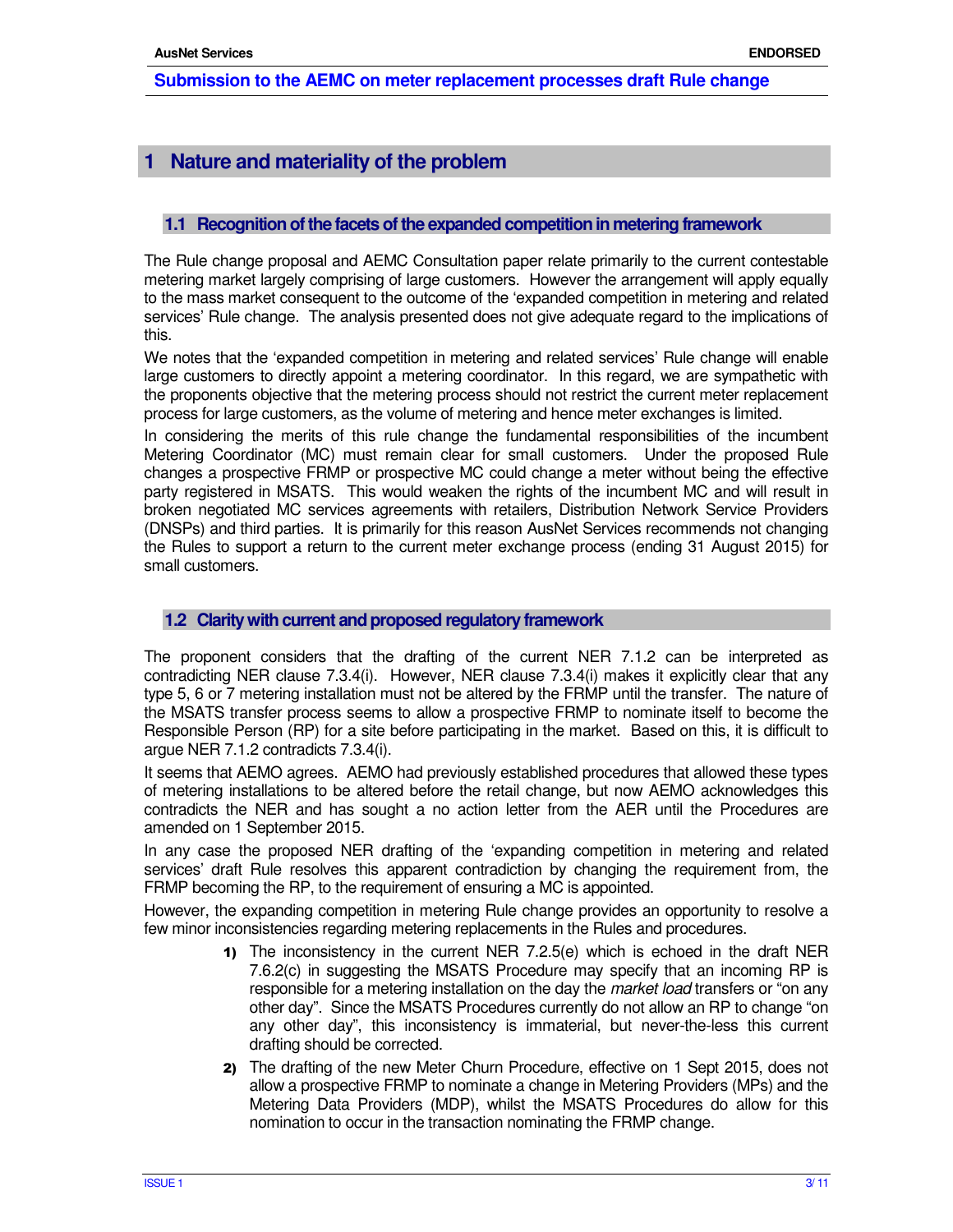#### **Question 1**

(a) Do stakeholders agree that there is a lack of clarity in the NER on this issue?

(b) Given the specifications of the NER, current and amended AEMO procedures, do stakeholders consider that there are concerns about when meter replacements can occur in relation to the retail transfer process?

#### **Response to question 1**

a) Although the current NER could be drafted more clearly, it does not cast into doubt obligations that any type 5, 6 or 7 metering installation must not be altered by the retailer until they become the FRMP. The AEMC should use the introduction of the 'expanding competition in metering and related services' Rule change in 2017 to clearly specified in the drafting when the FRMP can appoint a MC, when the MC (or FRMP) can nominate changes to metering parties in MSATS, and when the meter can be changed.

b) AusNet Services regards the NER does not materially lack clarity, but notes minor inconsistencies do exist in the current NER drafting and that AEMO's meter churn procedures are inconsistent with the MSATS Procedures. Rather than resolving a short term lack of clarity, the AEMC should use this opportunity to refine the meter replacement processes to best suit all aspects of the expanded metering contestability framework.

#### **1.3 Transfer of costs and compliance risk associated with meter churn**

The current meter churn process, which ceases on 31 August 2015, involves a meter being replaced in advance of the retailer churn event. Once the meter replacement occurs it can take a number of days or weeks for the retailer transfer to become effective. In this situation, the regulatory burden in managing the meter exchange process resides with the incumbent RP and MDP who accrues the associated additional costs and compliance risks. Specifically, the following issues are faced by the incumbent roles:

- 1) The incumbent Metering Data Provider (MDP) is responsible for providing metering data to AEMO, the DNSP, the LR and the FRMP until the role changes are complete in MSATS. In order to do this, the old meter must be read prior to removal (final read) and the new meter must be read to account for consumption that occurs prior to the new retailer becoming effective as the FRMP (this can be up to 20 business days after the meter exchange, but in practice can be longer due to operational issues). This metering data needs to be sent to the incumbent MDP.
	- If the old meter is registered as a manually read interval meter, the final read must be performed by the incumbent metering provider.
	- If the final read is not recovered, the incumbent MDP must arrange for a final substitution of this data.
	- Delays in reading the new meter or in receiving the final read will result in the incumbent MDP not delivering to AEMO service level requirements.
- 2) The incumbent Responsible Person (RP) must ensure all aspects of metering compliance are met for the period from when the meter is replaced to the time when the retailer transfer occurs. During this time the incumbent RP has no visibility of metering activities. Hence the role of the RP (in MSATS) providing the oversight and ensuring NMI Standing Data, settlements, and billing integrity is compromised. If a meter fails it is the incumbent RP who must ensure the failed meter is replaced in the required timeframe, but whom has no relationship with the actual metering provider.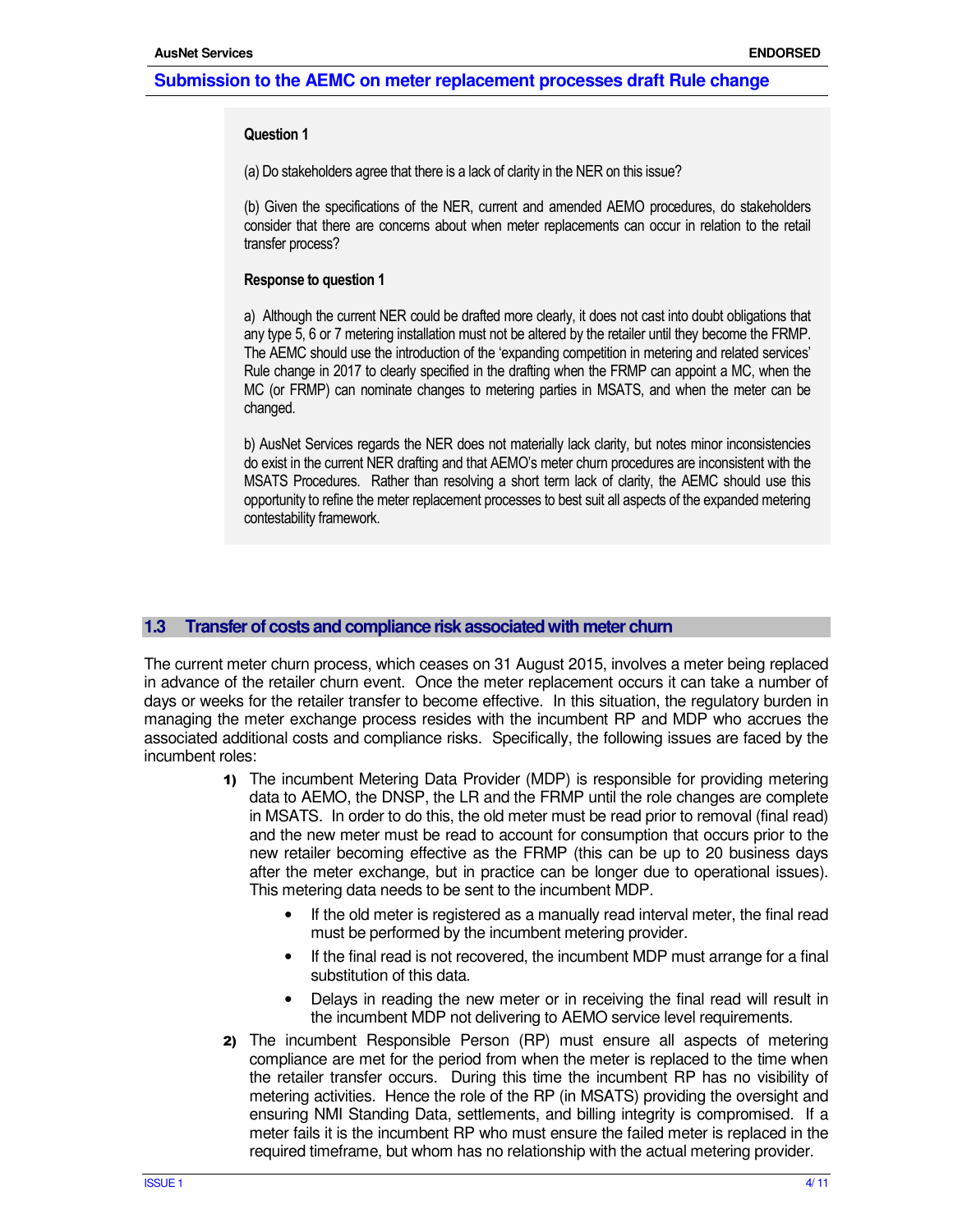- 3) AusNet Services regards there is a fundamental issue with the RP not being in control of a meter assigned to it. Every time a meter is removed in advance of the Retailer transfer completing in MSATS the incumbent MDP (and RP) must commence case management of the meter churn process to ensure the correct data is provided to the market and other obligations are met. A breach by the incoming metering provider could be legally attributed to the RP, and could adversely affect performance metrics measured by AEMO, and in the case of Victoria the ESC.
- 4) Meter exchange volumes are expected to increase by at least an order of magnitude when the expanded competition in metering framework is introduced. This will increase the occasional case management work load to a more costly regulatory burden that will materially impact mass market performance levels measured by AEMO, and in the case of Victoria the ESC.

In contrast the amended procedures, which commence on 1 September 2015, limit a meter being replaced only on or after the retailer churn event. Then the meter replacement will occur after the retailer transfer event occurs, and the operational cost and regulatory risk will reside with the FRMP nominated RP/MC.

AusNet Services recognised that the below issues are still present, but are allocated to the incoming metering parties:

- 5) The FRMP or RP/MC nominated new MDP will be responsible for providing metering data to AEMO, the DNSP, the LR and the FRMP. The old meter must be read prior to removal (final read) and this read must be provided to the nominated MDP by the old MDP (or metering provider).
	- If the final read is not recovered, the nominated new and incumbent MDPs must arrange for final substitution of data, they are respectively responsible for providing in MSATS.
- 6) The FRMP nominated RP/MC has obligations to ensure all aspects of meter churn and ongoing compliance obligations are met. They have full oversight over the parties responsible.

Fundamentally, this process allocates responsibilities to the parties driving and benefiting from the meter replacement who can leverage their customer relationship to resolve issues, negotiate a power outage to install the meter with the customer, and substitute (or final substitute) metering data if the final meter read is unavailable.

#### **Question 2**

(a) What are stakeholders' experiences, in particular, consumers' experiences, of being able to change the metering installation prior to the retail transfer being completed (i.e. under the current procedure)?

(b) Do stakeholders consider that it would be beneficial to consumers and retailers for metering installations to be able to be altered before or on the day of a retail transfer?

(c) What are the likely outcomes for consumers in situations where retailers are unable to change the metering installation for consumers during the retail transfer period (ie under the amended procedure)?

#### **Response to question 2**

a) The current process, which ceases on 31 August 2015, assigns obligations to the incumbent MDP and incumbent RP that result in additional costs and regulatory risks. AusNet Services regards that for small customer this additional cost and regulatory risk is inappropriate.

b) Whilst transferring the additional cost and compliance risk to the incumbent parties, may benefit retailers initiating churn, it does not suit the future expanded metering contestability framework for small customers where the volumes of meter exchanges will be at least an order of magnitude larger.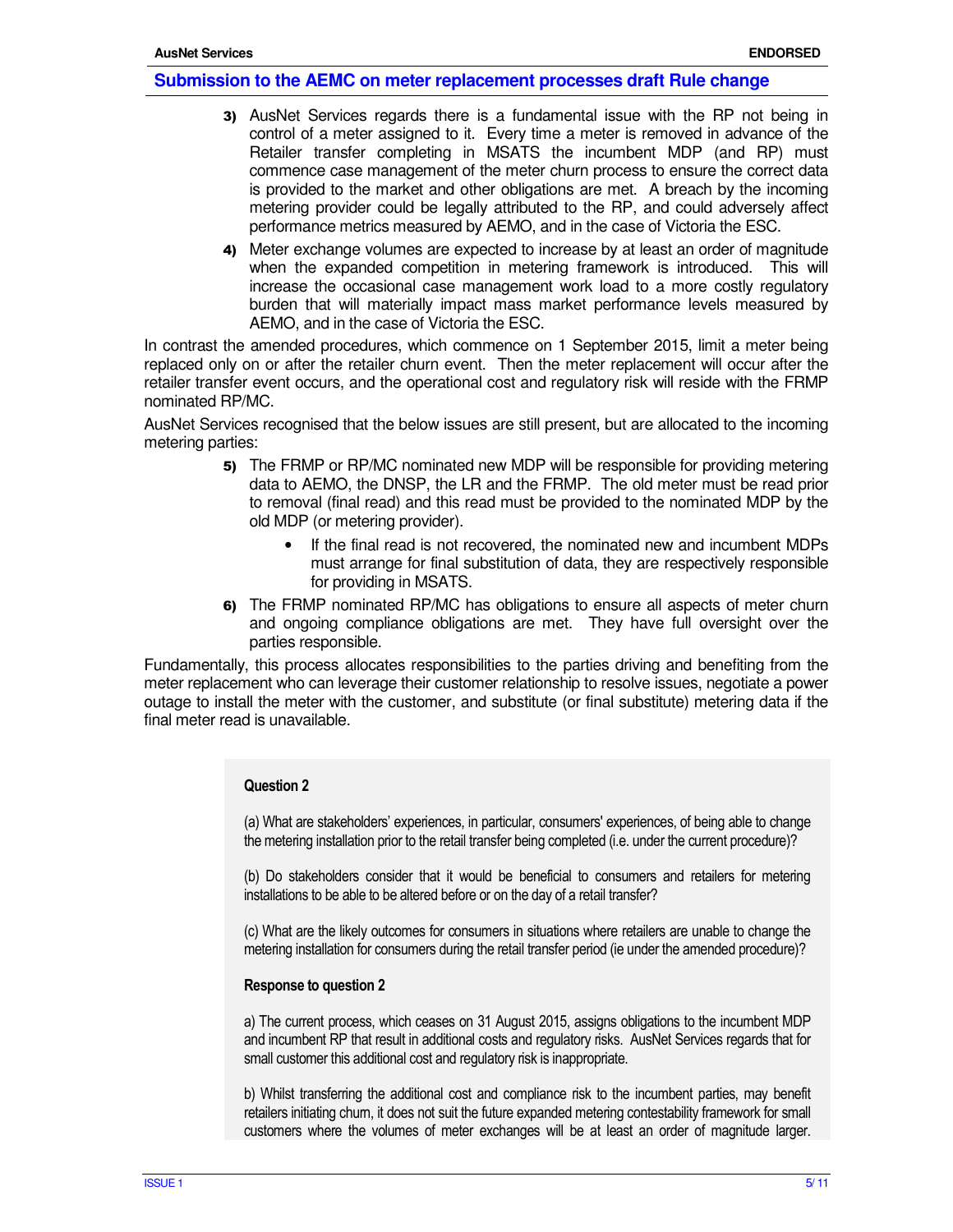AusNet Services regards this transfer of cost and regulatory risk as unacceptable, especially at high volumes of meter exchanges.

c) In the situation where a retailer is unable to organise for the exchange of meters during the retail transfer period the retailer initiating the transfer bears the additional cost and regulatory risk. Hence retailers will be incentivised to pre-book the meter replacement on the first available date after the retailer change becomes effective. Because the objection logging is 5 business days, the Retailer may need to agree a transitional contractual arrangement with the customer to account for this delay. Ultimately, if the new retailer is unable to deliver the necessary metering arrangements in a timely manner and the customer is unsatisfied, the customer is free to engage another retailer. This commercial pressure will drive superior customer outcomes.

## **2 Efficiency in the market for metering services**

## **2.1 Expanded competition in metering will have different efficiency drivers to large customer metering**

AusNet Services contents, the current meter exchange process (ending 31 Aug 2015) that allows meters to be removed prior to Retailer transfer may suit large customers, but will not be efficient for the mass market meter exchange volumes that will occur after the expanded competition in metering Rule change becomes effective. As mentioned above, if ERM Power's proposal is adopted the incumbent MPs and MDPs would be responsible for costly case management activities and regulatory risks. The new meter exchange process avoids this transfer of costs and risks.

#### **2.2 Access to necessary information and market assignments**

For the efficient management of high volumes of meter exchanges to occur, there needs to be clearly defined detailed processes supported by information systems. The current meter churn arrangements (ending 31 August 2015) largely rely on good working arrangement between metering providers and registered participants. Information is exchanged via email and phone calls, rather than using an efficient industry agreed exchange process e.g. National B2B transactions. The establishment of expanded competition in metering should provide a reasonable basis to formalise these information exchange processes in to B2B transactions.

Further, the current meter exchange process (ending 31 August 2015) does not provide the prospective metering providers with access to NMI Standing Data in MSATS, and MSATS does not provide registered role assignments to other participants until after the retailer change occurs. In absence of having access to information in MSATS, prospective metering providers often need to request information from either the incumbent metering providers or the DNSP via phone or email. Since MSATS has not registered the new prospective metering providers, the incumbent metering providers and DNSPs cannot easily verify whether the requestor is entitled to the requested information in accordance with NER 7.7 obligations.

In contrast, the new meter exchange processes (effective 1 September 2015) allow for the proper identification of incoming metering providers in MSATS.

#### **2.3 Other drivers for efficiency**

Currently, facilitating retailer changes during the end of financial year peak replacement period, typically involving outcomes with multiple sites (e.g. food chains), often results in extended meter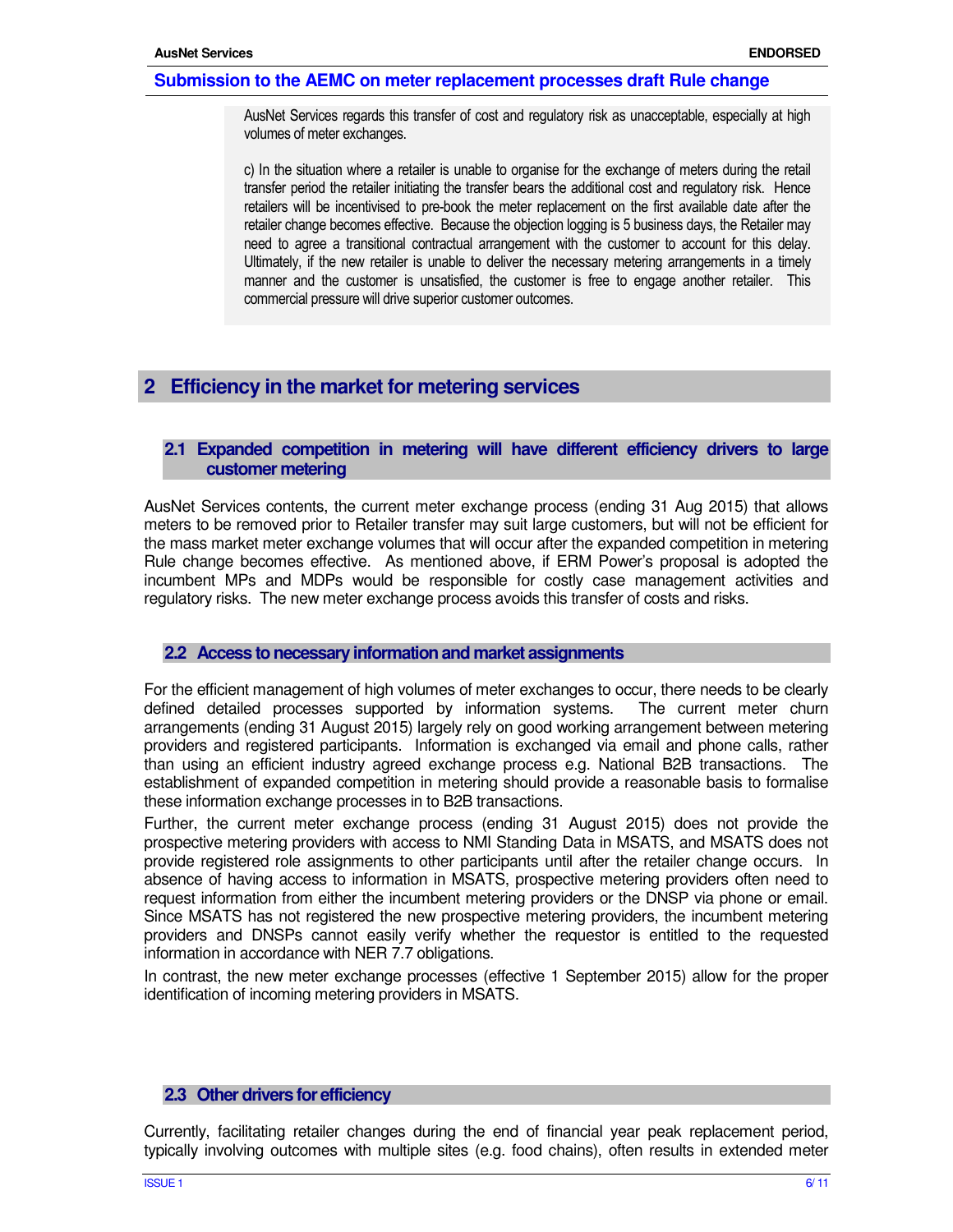churn periods. These extended meter churn periods result in inefficiencies, irrespective of whether the meter exchange occurs before or after the retailer transfer. This can result in long delays in customers getting access to new retail offers, and the associated costs and risks to MDPs and RPs. In managing these exceptional situations, retailers could enter into short term supply arrangements with the customer.

For franchise (multi-sites) or large customers bilateral arrangements could be appropriate if and only if:

- 1) the Rules make it clear the incumbent metering parties (RP/MC and MDP) are not responsible under the Rules;
- 2) the DNSP or incumbent RP/MC is suitably engaged with as part of the process (as required by the meter churn procedures); and
- 3) the churn involves franchise (multi-sites) or large customers.

As detailed in the AusNet Services response to question 2 (b) the costs and risks should be clearly assigned to the party taking the action and not to the incumbent metering parties.

#### **Question 3**

(a) Do stakeholders consider the other possible actions identified above are feasible for retailers to use where they cannot change the metering installation until the retail transfer is complete? Are there any alternatives?

(b) Do stakeholders consider there are issues that should be taken into account relating to the allocation of responsibilities where parties can change a metering installation before the retail transfer is complete?

(c) What are the implications on efficiency in metering services for:

 (i) being allowed to change the metering installation on and/or prior to a retail transfer completing; and

(ii) being allowed to change the metering installation only after the retail transfer completes.

(d) What do stakeholders consider would be the impact of the introduction of prospective parties on the metering services market?

(e) Do stakeholders consider the issues raised by ERM Power could be resolved through the introduction of obligations relating to transfer dates and bilateral contractual agreements between incoming and incumbent parties?

#### **Response to question 3**

a) AusNet Services considers the possible actions outlined in the Consultation paper are feasible for retailers, but contends the second action outlined should only be available if:

i) the Rules make it clear the incumbent metering parties are not accountable under the Rules;

 ii) the DNSP or incumbent RP/MC is suitably engaged with as part of the process (as required by the meter churn procedures); and

iii) the churn involves franchise (multi-sites) or large customers.

b) AusNet Services considers changes to metering installations before the retail transfer will not properly align the responsibilities and costs to the correct parties.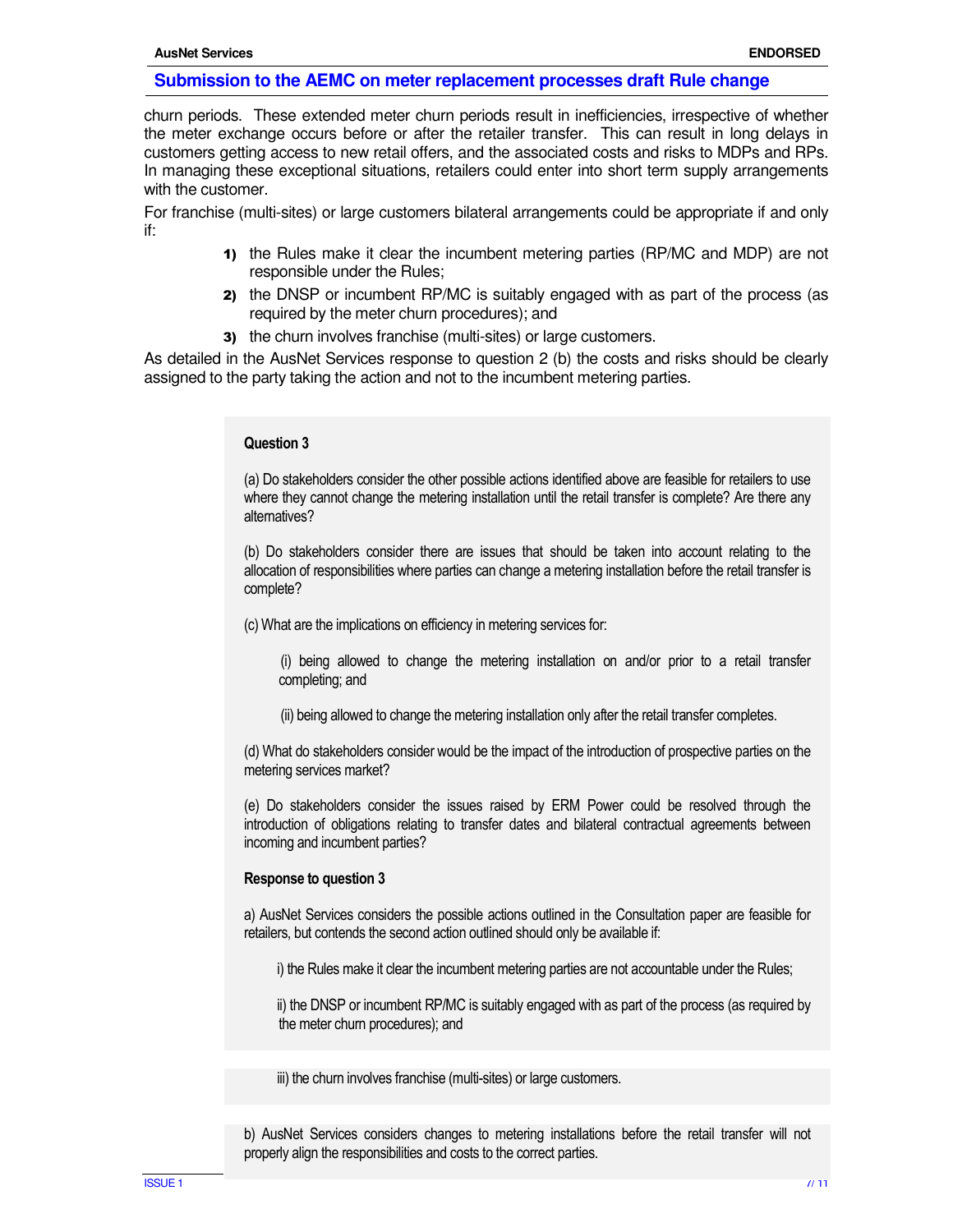c) AusNet Services regards that changes to metering for small customers on or prior to a retailer transfer are inefficient, and changes to metering after transfer is the more efficient approach.

d) AusNet Services considers the introduction of prospective parties is a complex and costly risk mitigation step that results in inappropriate allocations of responsibilities to the incumbent metering parties. As mentioned above allowing a meter exchange for small customers prior to a Retailer transfer is inefficient and should be prevented.

e) AusNet Services considers the exceptional circumstances of "coordinating multi-sites retail contracts" and "peak replacement periods", raised by ERM Power will not be easily managed using either meter exchange processes. However bilateral arrangements could be appropriate if and only if:

i) the Rules make it clear the incumbent metering parties are not accountable under the Rules;

 ii) the DNSP or incumbent RP/MC is suitably engaged with as part of the process (as required by the meter churn procedures); and

iii) the churn involves franchise (multi-sites) or large customers.

## **3 Proposed treatment of prospective roles**

#### **3.1 Proposed treatment of prospective roles**

The ERM Power proposed creation of prospective roles does not address the incumbent MDP's costs and the incumbent RP's regulatory risks. These arrangements appear to be similar to current Meter Churn Procedure obligations (ending 31 August 2015). If prospective roles were recognised in the NER as being fully responsible for all obligations after the meter exchange, then prospective roles may be appropriate. However, making the necessary Rule and procedure changes will be very complicated and result in extensive system and process changes for registered participants.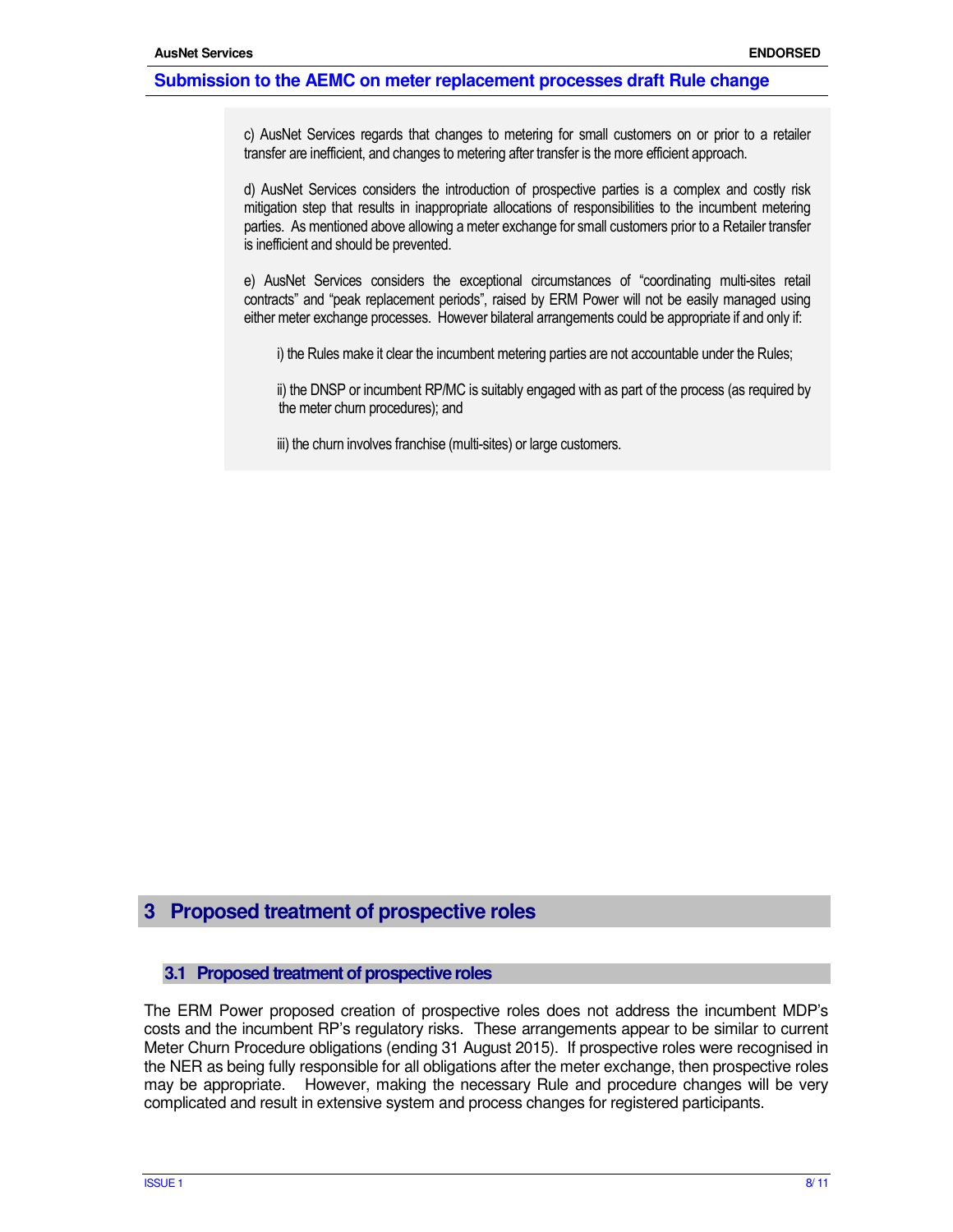#### **Question 4**

(a) Would the implementation of prospective roles provide a sufficient mechanism for facilitating the replacement of metering installations at a connection point before a retail transfer is complete?

(b) If these were introduced, what specific obligations and rights do stakeholder consider would best be allocated to the prospective metering roles? What obligations and rights would need to be maintained with the incumbent roles?

(c) Would clarity be increased for participants and consumers if the meter churn process was made separate from the retail churn process as has been proposed?

(d) Where incoming metering parties have rights and obligations, how do stakeholders consider these should be set out as part of the regulatory framework?

#### **Response to question 4**

a) The implementation of prospective roles would only be appropriate if the incumbent metering parties were no longer responsible for any obligations under the Rules after the meter exchange.

b) If the ERM Power proposal was implemented then Rules would need to make the prospective parties fully accountable for all responsibilities that currently sit with the incumbent RP/MC and incumbent MDP. Procedure changes could then establish obligations on the incumbent MDP to pass on the metering data files to AEMO and the relevant registered participants.

c) Adopting the ERM Power proposal and separating the retail churn process would not increase clarity for participants, unless all the accountabilities of the incumbent metering parties under the Rules were transferred to the incoming metering parties.

d) The procedure supporting the current meter exchange process (ending 31 Aug 2015) already allocates rights and obligations to prospective parties, but at best only creates shared accountabilities. Establishing a framework of rights and obligations for perspective metering parties would, therefore, require a Rules change and associated changes to CATS and meter churn procedures.

## **4 Implementation and transitional issues**

For small customers, the meter replacement processes Rule change request could change a large number of systems and processes. If the meter replacement process needs to change for small customer, then aligning the change with the effective date associated with the expanding contestability in metering Rules changes will enhance deliberations by the AEMC, AEMO and other stakeholders in terms establish consistent Rules and procedure changes. More significantly the synergies of aligning the procedure development, build packs, IT development, and test phases will avoid a substantial component of implementation costs. Commencing transitional arrangements, which apply to small customers, earlier will miss these opportunities to avoid implementation costs.

AusNet Services recognise that the key concern being raised by ERM Power is in relation to the meter replacement process for large customers and multi-site customers. Meter replacements for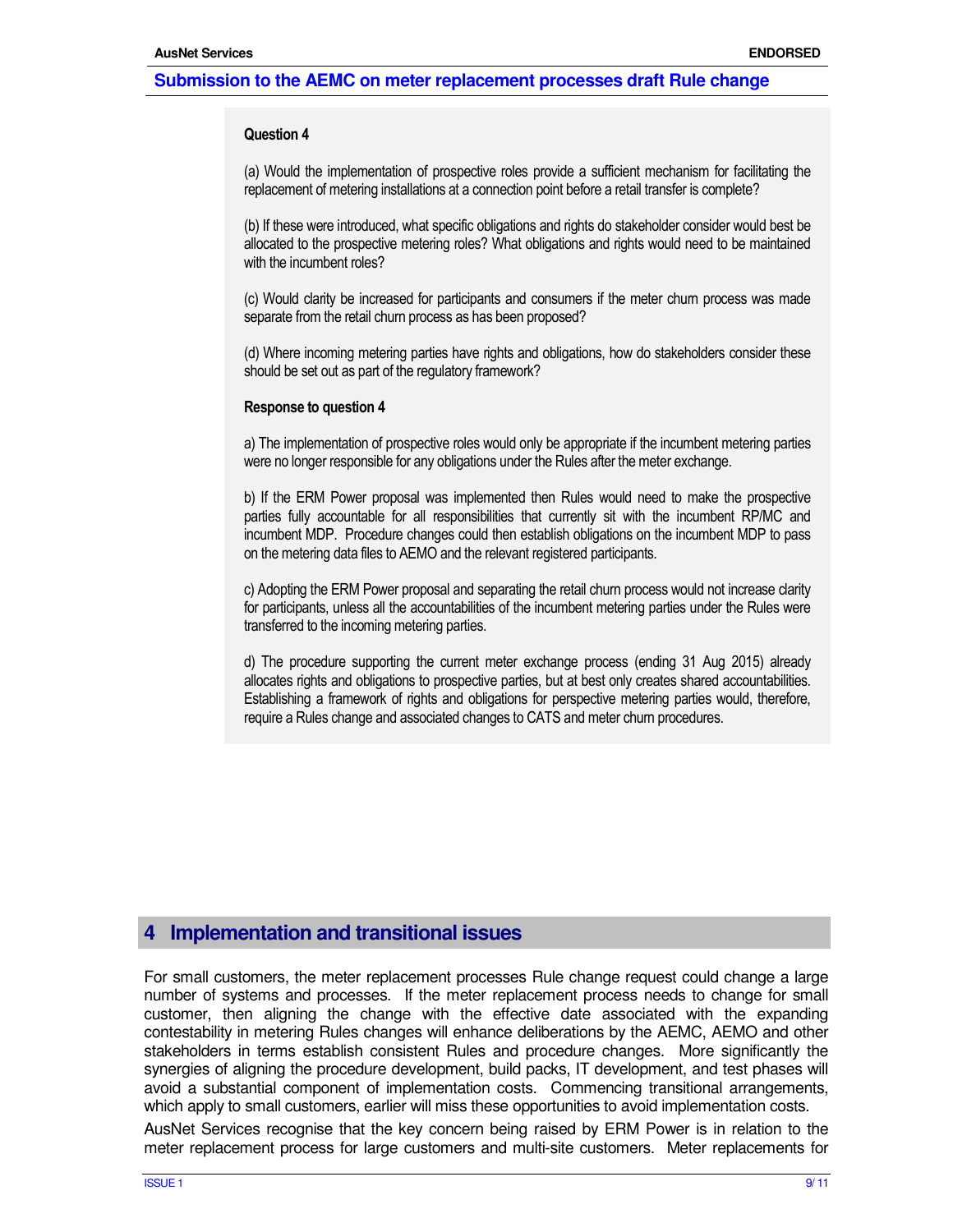large customers relatively small in number and are largely handled by manual processes. On this basis, AusNet Services supports differential process of having transitional arrangements, which only apply to large customers, moving the effective date earlier than the effective date of the expanding contestability in metering Rules change.

#### **Question 5**

(a) If this rule were to be made, should the commencement coincide with the planned commencement of the expanding competition in metering and related services final rule expected in July 2017?

(b) If this rule was to commence in July 2017, would there be a need for a transitional rule to be made to take effect between the publication of the final rule and when the expanding competition in metering and related services rule comes into force?

(c) What are the expected costs for stakeholders associated with any system changes resulting from changes to the meter replacement process?

#### **Response to question 5**

a) AusNet Services regards implementing change to meter replacement processes is costly and should be avoided where possible. If change is required, the change should be coincident with the planned commencement of the expanded competition in metering Rule change to reduce implementation costs.

b) AusNet Services considers such transitional arrangements are not justified, and will result in process change that will not be aligned with the expanded competition in metering Rule change missing opportunities to reduce implementation costs, and introduce costly changes to the development of systems to support the expanded competition in metering Rule change.

c) It is difficult to quantity the expected costs associated with meter replacement process. Currently the meter replacement process is a relatively low volume process with limited automation and system support, but soon development of system changes will commence to support the introduction of the expanded competition in metering Rule change. After system development commences, changes to the meter replacement process will be costly to include into the industry build programs.

## **5 Other regulatory solutions and issues**

As is often the case with chapter 7 NER changes, the subsequent detailed considerations of the industry processes often raises additional issues. If these additional issues are not identified prior to the Rule change being finalised they are likely to result requests for further Rule changes at a later date. As such, AusNet Services would like to stress the importance of giving consideration to the process change before the Rule change is finalised.

#### **Question 6**

(a) Do stakeholders consider that there are other potential regulatory solutions that could be followed to resolve the issues raised by the proponent?